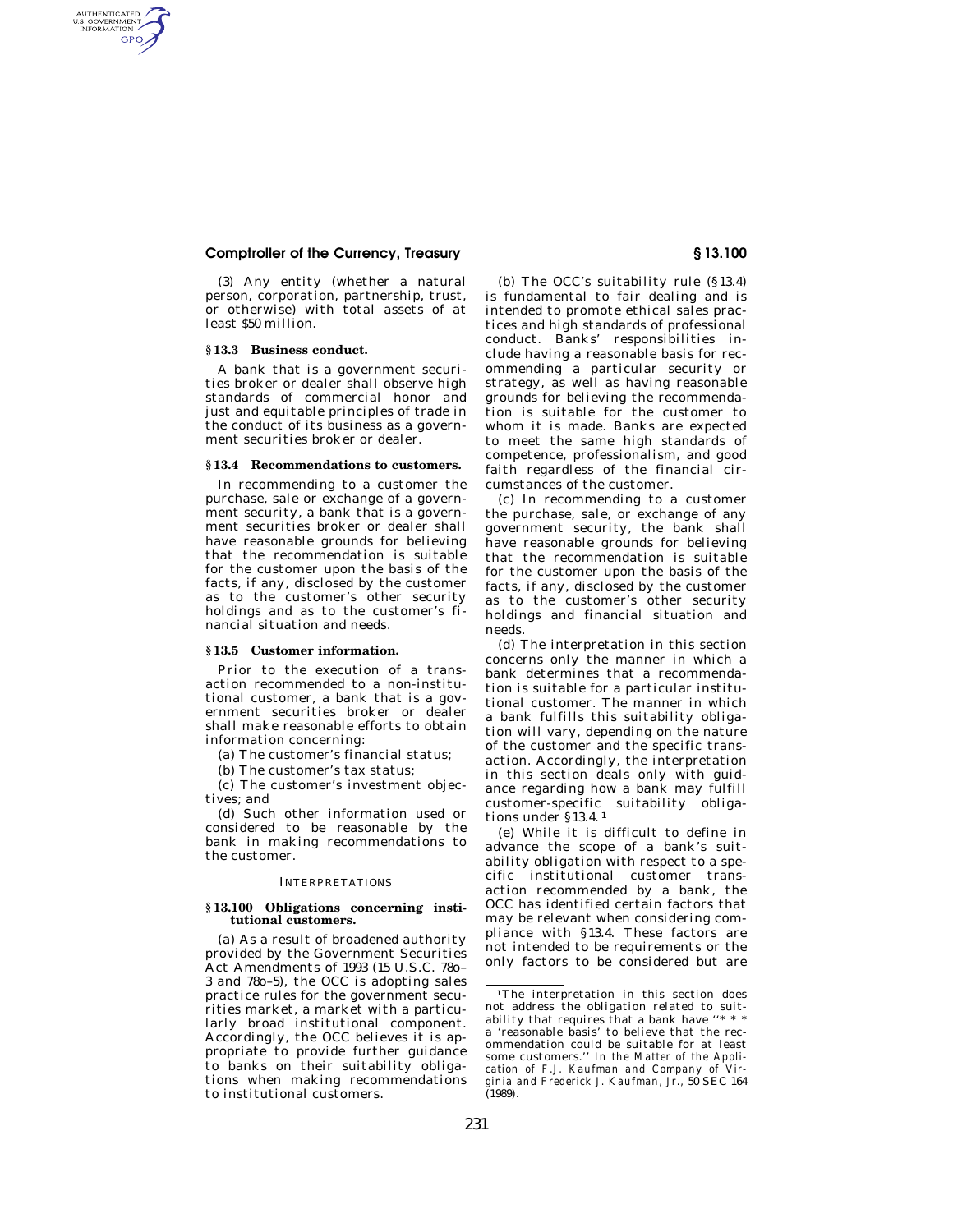offered merely as guidance in determining the scope of a bank's suitability obligations.

(f) The two most important considerations in determining the scope of a bank's suitability obligations in making recommendations to an institutional customer are the customer's capability to evaluate investment risk independently and the extent to which the customer is exercising independent judgement in evaluating a bank's recommendation. A bank must determine, based on the information available to it, the customer's capability to evaluate investment risk. In some cases, the bank may conclude that the customer is not capable of making independent investment decisions in general. In other cases, the institutional customer may have general capability, but may not be able to understand a particular type of instrument or its risk. This is more likely to arise with relatively new types of instruments, or those with significantly different risk or volatility characteristics than other investments generally made by the institution. If a customer is either generally not capable of evaluating investment risk or lacks sufficient capability to evaluate the particular product, the scope of a bank's customer-specific obligations under §13.4 would not be diminished by the fact that the bank was dealing with an institutional customer. On the other hand, the fact that a customer initially needed help understanding a potential investment need not necessarily imply that the customer did not ultimately develop an understanding and make an independent investment decision.

(g) A bank may conclude that a customer is exercising independent judgement if the customer's investment decision will be based on its own independent assessment of the opportunities and risks presented by a potential investment, market factors and other investment considerations. Where the bank has reasonable grounds for concluding that the institutional customer is making independent investment decisions and is capable of independently evaluating investment risk, then a bank's obligations under §13.4 for a

# **§ 13.100 12 CFR Ch. I (1–1–10 Edition)**

particular customer are fulfilled. 2 Where a customer has delegated decision-making authority to an agent, such as an investment advisor or a bank trust department, the interpretation in this section shall be applied to the agent.

(h) A determination of capability to evaluate investment risk independently will depend on an examination of the customer's capability to make its own investment decisions, including the resources available to the customer to make informed decisions. Relevant considerations could include:

(1) The use of one or more consultants, investment advisers, or bank trust departments;

(2) The general level of experience of the institutional customer in financial markets and specific experience with the type of instruments under consideration;

(3) The customer's ability to understand the economic features of the security involved;

(4) The customer's ability to independently evaluate how market developments would affect the security; and

(5) The complexity of the security or securities involved.

(i) A determination that a customer is making independent investment decisions will depend on the nature of the relationship that exists between the bank and the customer.

Relevant considerations could include:

(1) Any written or oral understanding that exists between the bank and the customer regarding the nature of the relationship between the bank and the customer and the services to be rendered by the bank;

(2) The presence or absence of a pattern of acceptance of the bank's recommendations;

(3) The use by the customer of ideas, suggestions, market views and information obtained from other government securities brokers or dealers or<br>market professionals, particularly professionals, those relating to the same type of securities; and

(4) The extent to which the bank has received from the customer current

<sup>2</sup> See footnote 1 in paragraph (d) of this section.